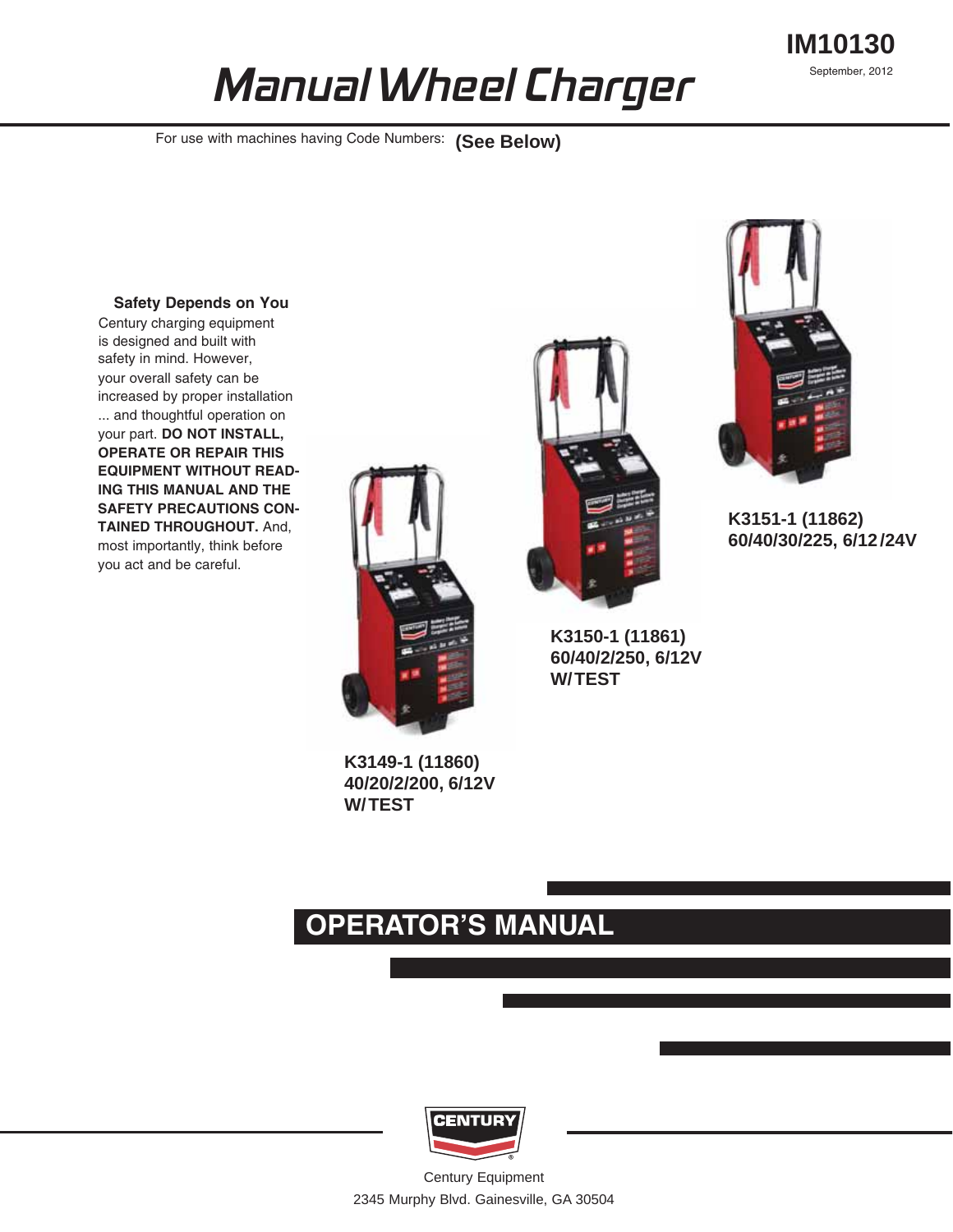# **TABLE OF CONTENTS**

# **ENGLISH**

| SAFETY INFORMATION 3                    |  |
|-----------------------------------------|--|
| SHOCK HAZARDS 3                         |  |
| EXPLOSIVE GAS HAZARDS 3                 |  |
| BATTERY EXPLOSION HAZARDS 4             |  |
| FIRE HAZARDS 4                          |  |
| BATTERY ACID HAZARDS4                   |  |
| MOVING PARTS HAZARDS4                   |  |
| BURN HAZARDS 4                          |  |
|                                         |  |
|                                         |  |
| HOW BATTERIES CHARGE 5                  |  |
| SPARK PREVENTION 5                      |  |
| DEEPLY-DISCHARGED                       |  |
| LEAD-CALCIUM BATTERIES5                 |  |
|                                         |  |
| ASSEMBLY INSTRUCTIONS6                  |  |
|                                         |  |
| CHARGER PREPARATION 7                   |  |
| CHARGER PLACEMENT 7                     |  |
| PROVIDE REQUIRED POWER7                 |  |
| EXTENSION CORDS 7                       |  |
| BATTERY PREPARATION 7                   |  |
| <b>CONTROLS AND INDICATORS 8</b>        |  |
| <b>CONTROL SETTING INSTRUCTIONS 8</b>   |  |
| <b>CHARGE VOLTAGE AND</b>               |  |
| RATE SELECTION 8                        |  |
| TIMER SWITCH SETTING 8                  |  |
| <b>VOLTMETER/TEST METER</b>             |  |
|                                         |  |
| BATTERY PERCENT OF CHARGE               |  |
| TEST (12 VOLT ONLY) 9                   |  |
| <b>ALTERNATOR TEST</b>                  |  |
|                                         |  |
| PRE-CHARGE BATTERY                      |  |
|                                         |  |
|                                         |  |
| OPERATING INSTRUCTIONS 10               |  |
| <b>CONNECTING TO BATTERIES</b>          |  |
| <b>INSTALLED IN VEHICLES 10</b>         |  |
| <b>CONNECTING TO BATTERIES</b>          |  |
| <b>OUTSIDE A VEHICLE 10</b>             |  |
| CHARGING INSTRUCTIONS11                 |  |
| READING AN AMMETER11                    |  |
| <b>CHARGING TIME INSTRUCTIONS.12.13</b> |  |

| <b>ENGINE STARTING 14</b>       |  |
|---------------------------------|--|
|                                 |  |
| TROUBLESHOOTING 15              |  |
| WIRE DIAGRAMS16, 17             |  |
| <b>PARTS PAGES P-712 SERIES</b> |  |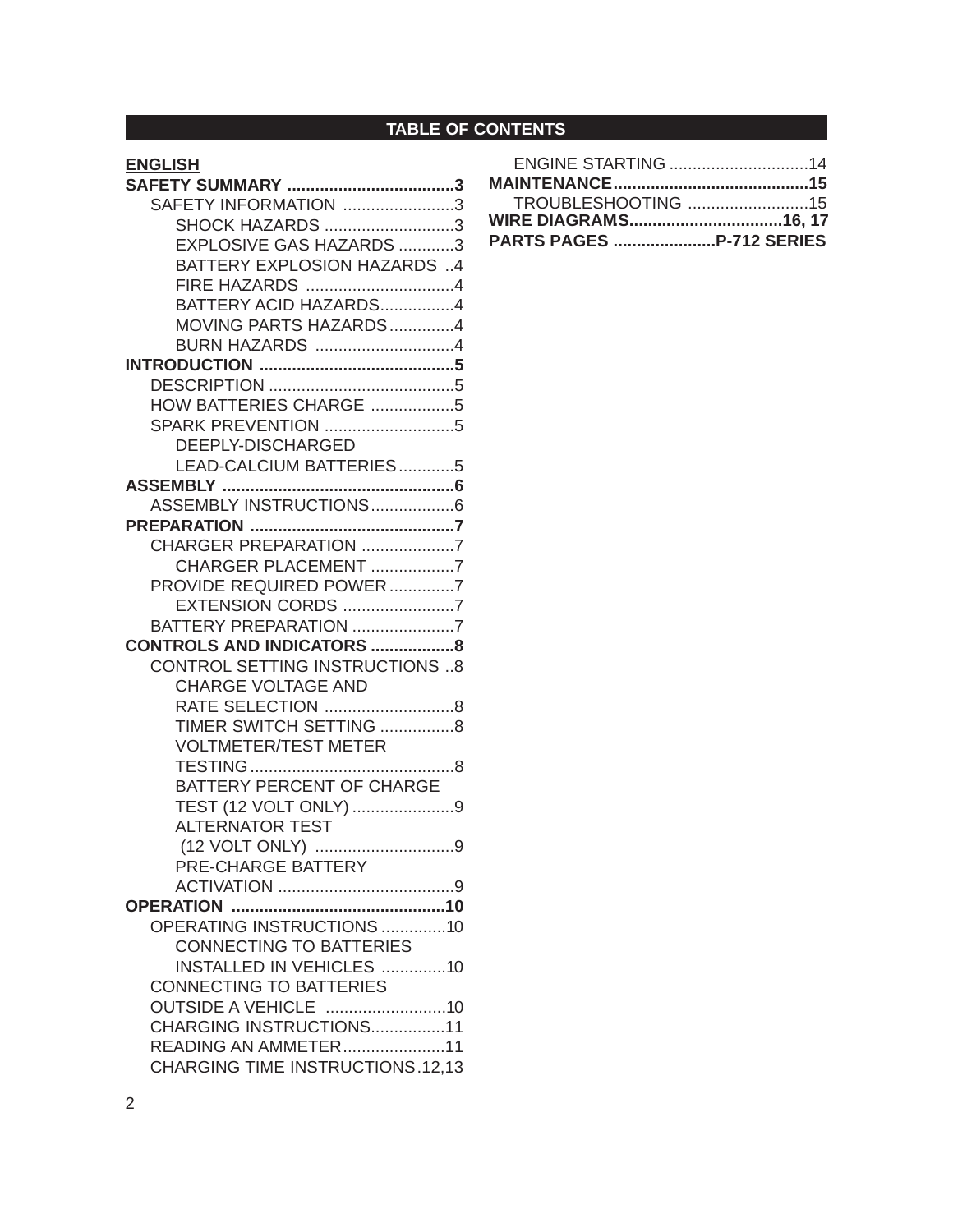Congratulations on the purchase of your new battery charger. We wish to acknowledge Underwriters Laboratories (U/L) for contributing the following important safety precautions. Please read and retain these instructions for the continued safe use of your new charger.

This manual contains important safety information. DO NOT OPERATE this equipment UNTIL YOU HAVE READ this safety summary!

### **IMPORTANT SAFETY INSTRUCTIONS. SAVE THESE INSTRUCTIONS**

## **SAFETY INFORMATION**

The following safety information is provided as guidelines to help you operate your new battery charger under the safest possible conditions. Any equipment that uses electrical power can be potentially dangerous to use when safety or safe handling instructions are not known or not followed. The following safety information is provided to give the user the information necessary for safe use and operation.

A procedure step preceded by **WARNING** is an indication that the next step contains a procedure that might be injurious to a person if proper safety precautions are not heeded.

A procedure preceded by a **CAUTION** is an indication that the next step contains a procedure that might damage the equipment being used.

A **NOTE** may be used before or after a procedure step to highlight or explain something in that step.



- 1. This battery charger is intended for indoor use only. Do not expose the charger to rain or snow.
- 2. NEVER attempt to charge a marine (boat) battery while the boat is on or near the water. A boat must be on a trailer and located indoors before attempting to charge its battery(s). The boat manufacturer's battery charging instructions must be followed exactly.
- 3. NEVER set the charger, output cable or clamps, or ac power cord plug in water or on wet surfaces.
- 4. NEVER use this charger on a pier or dock. Charger could fall in water, creating an electric shock hazard.
- 5. NEVER attempt to plug in or operate the battery charger with defective or damaged wires, power cord, or power cord plug. Have any of these parts that are defective or damaged replaced by qualified personnel IMMEDIATELY.
- 6. NEVER attempt to plug in the charger or operate its controls with wet hands or while standing in water.
- 7. NEVER alter the ac power cord or power cord plug provided with the battery charger.
- 8. NEVER use an attachment not recommended or sold by the battery charger manufacturer for use with this specific model battery charger
- 9. NEVER operate this battery charger if it has received a sharp blow, been dropped, or similarly damaged, until after being inspected and/or repaired by qualified service personnel.
- 10. NEVER disassemble this battery charger. Take the battery charger to qualified service personnel when service or repair is needed.
- 11. ALWAYS plug in and unplug the ac power cord by grasping the power cord plug, **NOT THE POWER CORD,** to reduce risk of damaging power cord.
- 12. ALWAYS remove personal metal items such as rings, bracelets, and watches when working with a lead-acid battery. A lead-acid battery can produce a short circuit current high enough to weld a ring or any jewelry to metal causing a severe burn.
- 13. ALWAYS unplug the battery charger from the ac outlet before attempting any cleaning or maintenance. Turning the charger's control(s) **OFF**, alone, will not remove all electricity from the charger.
- 14. An extension cord should not be used unless absolutely necessary. Use of an improper extension cord could result in a fire or electric shock. If an extension cord must be used, make sure that:
	- a. the pins on the plug of the extension cord are the same number, size, and shape as those of the plug on the charger,
	- b. the extension cord is properly wired and in good electrical condition, and
	- c. the wire size is large enough for the length of cord as specified in the following chart.

| Length in feet: |     | 25 50 100 150 |     |
|-----------------|-----|---------------|-----|
| cord AWG size:  | 16. | 12 10         | - 8 |



- 1. Working in the vicinity of a lead-acid battery is dangerous. Batteries generate explosive gasses during normal operations and, at an even higher level, during charging. If anything is allowed to ignite these gasses, the battery may explode, sending pieces of the battery and extremely caustic battery acid out in all directions and with extreme force. Since just the slightest spark is sufficient to ignite these gasses, it is of UTMOST IMPORTANCE that you read this manual and follow the instructions exactly, before using your battery charger each time.
- 2. NEVER operate this battery charger near any fuel tanks or gas cylinders. This charger can produce sparks that could ignite gasses and cause an explosion.
- 3. NEVER attempt to permanently mount this battery charger on a marine or recreational vehicle.
- 4. NEVER attempt to connect this charger's output cables directly to the battery(s) in the bilge or engine compartment of a boat. Follow the boat manufacturer's battery charging instructions exactly.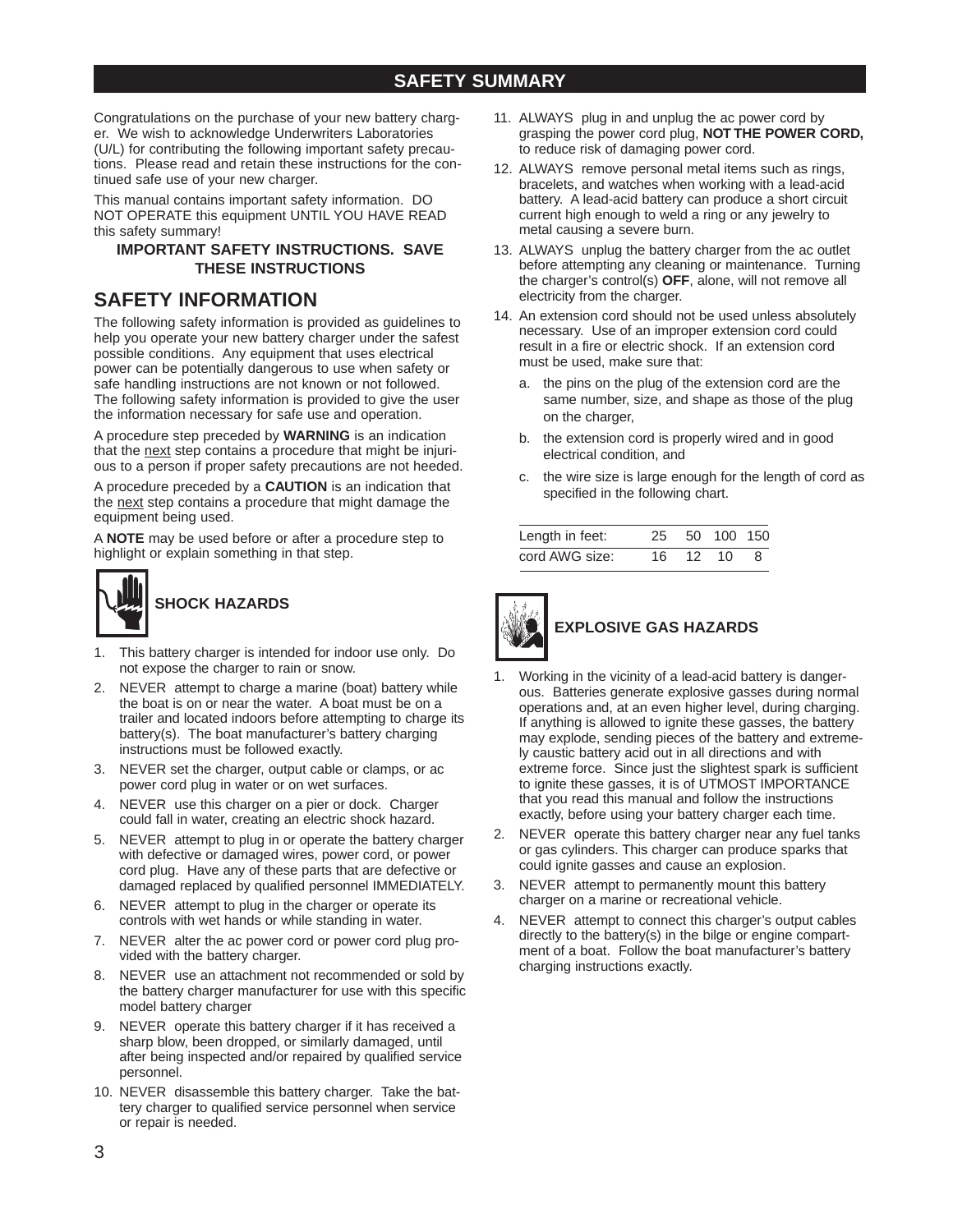

# **BATTERY EXPLOSION HAZARDS**

- 1. To reduce the risk of battery explosion, read, understand, and follow these instructions, those published by the battery manufacturer, and those of the manufacturer of any equipment you intend to use near the battery. Review cautionary markings on these products and on the engine. If unable to determine the battery manufacturer's requirements for charging, always charge the battery with the cell caps in place. In addition, make certain that anyone else that uses this equipment, or is a bystander in the vicinity of a charging battery, understands and follows these safety instructions as well.
- 2. NEVER smoke or allow a spark or flame in the vicinity of the battery or engine.
- 3. NEVER operate the battery charger in a closed-in area or restrict ventilation in any way.
- 4. NEVER charge a frozen battery as battery explosion can result.
- 5. NEVER connect BOTH battery charger clamps DIRECT-LY to the two posts of the same battery. See OPERA-TION INSTRUCTIONS for connection procedures.
- 6. NEVER charge batteries other than a LEAD-ACID type. Especially, DO NOT use for charging dry-cell batteries that are commonly used with toys and home appliances. These batteries may burst and cause injury to persons or damage property.
- 7. NEVER allow the dc output clamps to touch each other.
- 8. ALWAYS be extra cautious to reduce the risk of dropping a metal object, such as a tool, onto or near the battery. Doing so could produce a spark or short circuit the battery or other electrical part that could cause an explosion.
- 9. ALWAYS make sure the area around a battery is well ventilated while it is being charged. Gas can be forcefully blown away by using a piece of cardboard or other non-metallic material as a fan.
- 10. ALWAYS make sure that the ac power cord is unplugged from the ac outlet or extension cord BEFORE connecting or disconnecting the battery charger clamps, to prevent arcing or burning.
- 11. ALWAYS locate the battery charger as far away from the battery as the dc output cables will permit.
- 12. ALWAYS twist or rock charger clamps back and forth several times on the battery post and the other point of connection at the time of initial connection. This helps keep the clamps from slipping off their points of connection which helps reduce the risk of sparking. DO NOT rock the clamp connected to the battery post AFTER the second connection (at a point away from the battery) is made or sparking may occur at the battery post.
- 13. ALWAYS check the cable and wire connections at the battery(s) for tightness - BEFORE STARTING TO CHARGE. A loose connection can cause sparks or excessive heating which could cause a battery explosion.
- 14. ALWAYS make sure the battery compartment is open and well ventilated before charging.



# **FIRE HAZARDS**

- 1. NEVER use an attachment not recommended or sold by the battery charger manufacturer for use with your specific model charger.
- 2. NEVER disassemble the battery charger; take it to qualified service personnel when service or repair is needed.
- 3. ALWAYS make sure that the ac power cord is unplugged from the ac outlet or extension cord, BEFORE connecting or disconnecting the battery charger clamps, to prevent arcing or burning.



- 1. ALWAYS have someone within range of your voice and close enough to quickly come to your aid when working near a lead-acid battery.
- 2. ALWAYS have plenty of fresh water and soap nearby in case battery acid contacts eyes, skin, or clothing.
- 3. ALWAYS wear complete eye and clothing protection and avoid touching eyes while working with a battery.
- 4. ALWAYS act QUICKLY if contact with battery acid is made. If acid contacts skin or clothing, wash IMMEDI-ATELY with soap and water. If acid enters the eye, IMMEDIATELY flood the eye with running cold water for at least 10 minutes. Get medical attention IMMEDIATE-LY.



- 1. NEVER connect the battery charger clamps to a vehicle when the engine is running.
- 2. ALWAYS stay clear of fan blades, fan belts, pulleys and other moving engine parts when working near an engine. Moving engine parts can cause severe personal injury including dismemberment.
- 3. ALWAYS make sure that the battery charger cables and clamps are positioned so they will not come in contact with any moving engine parts.



- 1. NEVER lean on or rest against the engine or cooling system parts when the vehicle is running.
- 2. ALWAYS stay clear of the cooling system, engine, and engine manifold. These engine components get very hot and retain heat for a long time. Touching any of these components can cause severe burns.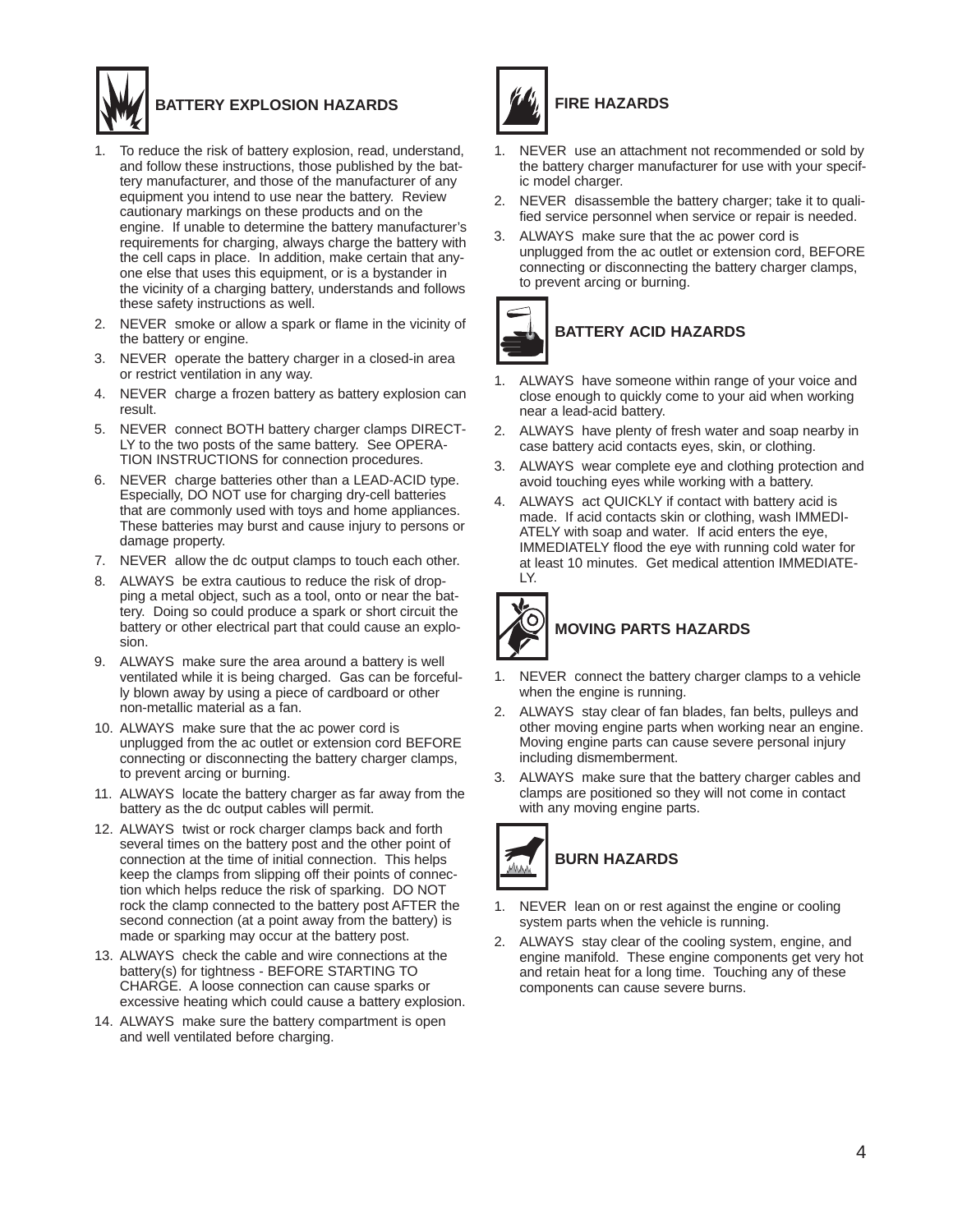## **INTRODUCTION**

## **DESCRIPTION**

This battery charger is designed to handle the majority of your charging and starting needs.

- MULTIPLE CHARGE RATES for various battery sizes.
- High-AMPERAGE ENGINE START to help start vehicles when the battery is too weak to do the job alone.
- An AMMETER to monitor charging progress
- A TIMER switch to set the desired charge time.
- LARGE SAW-TOOTH CLAMPS assure good connection to top or side-mount battery terminals.
- WHEEL AND HANDLE KIT for easy moving around your shop.
- HEAVY-DUTY CONSTRUCTION for long, trouble-free life.

# **HOW BATTERIES CHARGE**

A charger DOES NOT FORCE current into a battery - it makes a limited amount of current available and the battery draws as much of it as it needs, up to or slightly greater than the rated output current capability of the charger.

The closer a battery is to zero charge (*dead* battery), the more charging current it will want to draw. When charging begins, on a *dead* battery, the chargers ammeter will register toward the high end of the ammeter scale and move toward zero as the battery becomes more fully charged. KEEP IN MIND, the ammeter registers the amount of amperage being drawn from the charger by the battery, not what the charger is capable of delivering.

One would expect a battery to draw zero amps when it reaches 100% charge. But at 100% charge, the battery will continue to draw a low level of current and convert it into heat within the battery. If left connected and charging after reaching 100% charge, the battery acid will begin to boil, resulting in overcharging and possible battery damage.

**NOTE**: A slow bubbling sound may be heard coming from the battery during the charging process. This is a normal condition and just another indicator the battery is being charged.

To reduce the risk of battery overcharging, it is important to thoroughly read this instruction manual.

# **SPARK PREVENTION**

MAKE SURE no sparks or flames occur near the battery, especially during charging. It takes very little to ignite the explosive gasses produced by a lead-acid battery. Read, understand, and follow the safety information provided in the SAFETY SUMMARY section of this manual before attempting to work with or near a lead-acid battery.

For more information about batteries and battery charging, contact Battery Council International at (312) 644-6610, and request their BATTERY SERVICE MANUAL, which is available for a nominal charge.

### **DEEPLY-DISCHARGED LEAD-CALCIUM BATTERIES**

Many newer automotive batteries are of a lead-calcium plate design. When deeply discharged, they may require an activation period before accepting a measurable charge. This activation period may take as long as 4 to 8 hours.

If, at the beginning of the charging process, you notice that the ammeter (if so equipped) is at or near zero, but you have determined that the battery is very discharged (less than 25% of charge), this is a good indication that an activation period is required (see PRE-CHARGE BATTERY ACTI-VATION).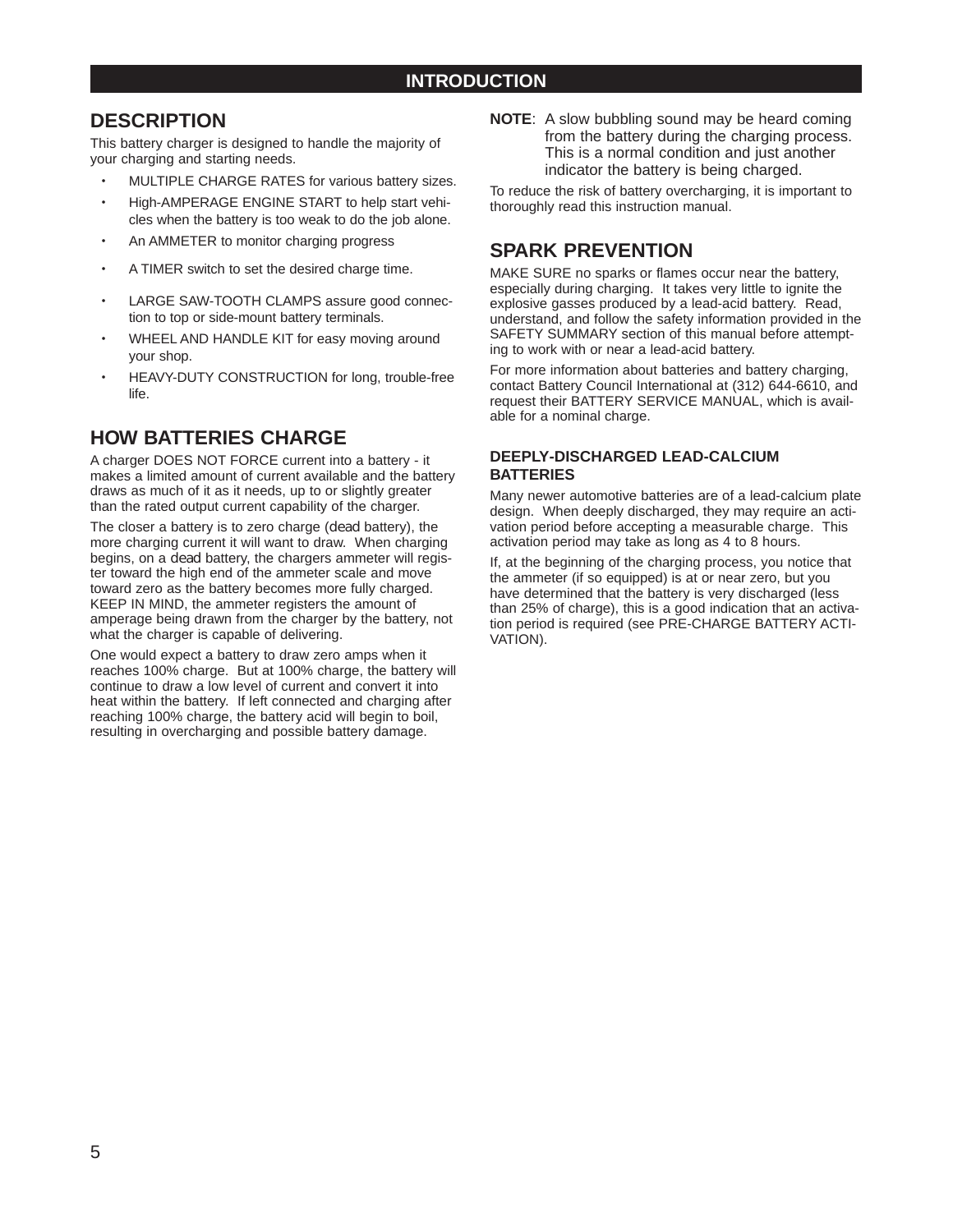# **ASSEMBLY**

## **ASSEMBLY OF HANDLE AND CLAMP HOLDER**

Assemble the charger handle and clamp holder according to the following instructions and illustrations.

- 1. Carefully remove the charger unit and all associated hardware from carton, note the charger is shipped with the handle partially secured, and resting in a down position on the front of the unit.
- 2. Unscrew the top 2 screws on either side of the charger. Remove the bottom 2 screws holding handle with the washers (washers will be discarded), as shown in Figure 1 .



3. Then replace the bottom 2 screws by screwing in part way so the handle can be move to an upright position. **(See Figure 2)**



4. Align the holes of the handle with the top 2 screw holes of the charger. Replace the top 2 screws which you removed in **Figure 1.** Tighten all 4 screws securing the handle in the upright position. **(See Figure 3)**

### **FIGURE 3**



5. Carefully screw the clamp holder together onto the handle as shown in **Figure 4**.

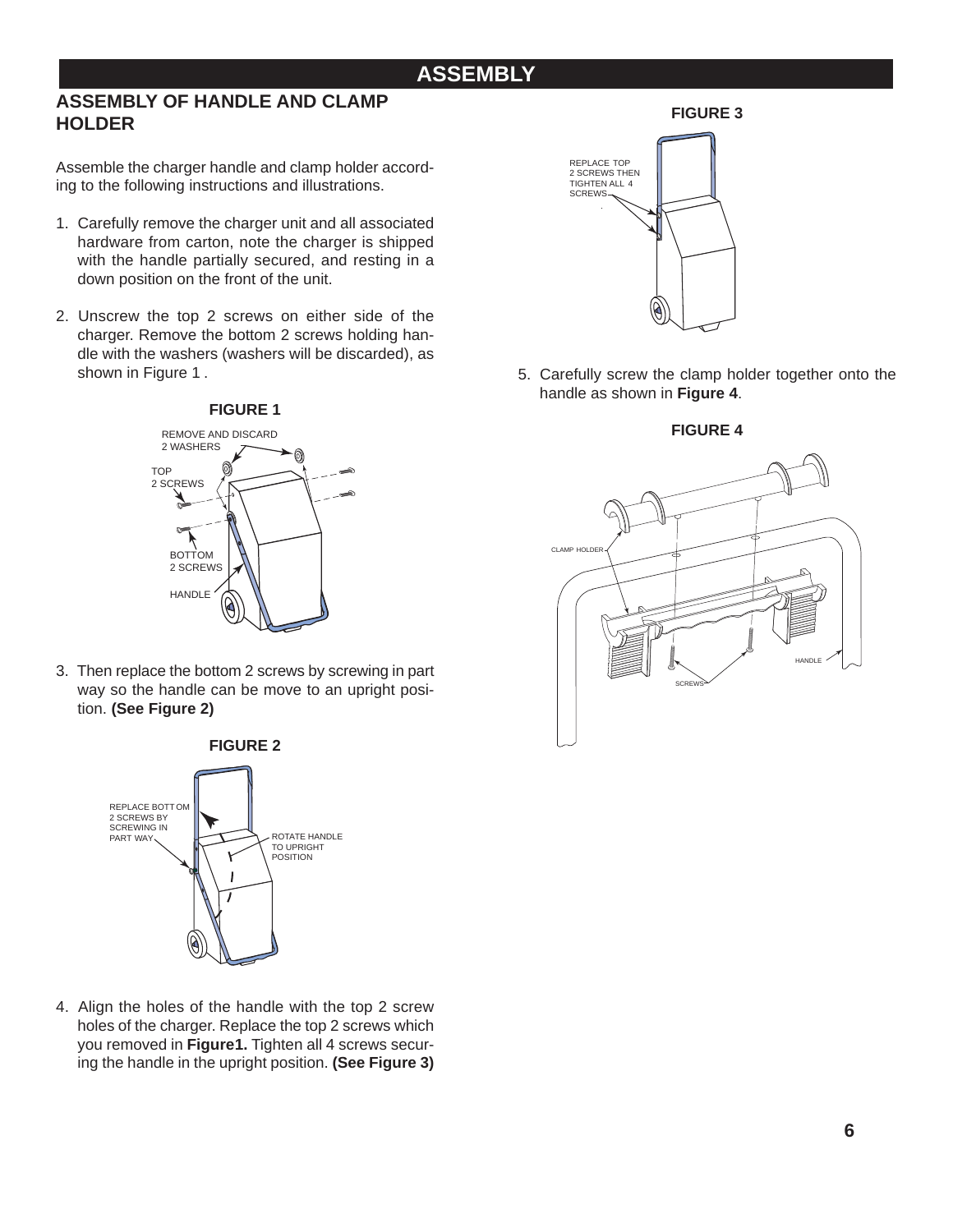### **PREPARATION**

# **CHARGER PREPARATION**

### **CHARGER PLACEMENT**

Place the charger in a clean, dry, stable, well-ventilated spot as far away from the battery as the dc output cables permit.

NEVER place the charger directly above the battery being charged; gasses from the battery will corrode and damage the charger.

NEVER allow battery acid to drip on the charger when reading specific gravity or filling the battery.

NEVER set a battery on top of the charger.

NEVER attempt to permanently mount this battery charger on a marine or recreational vehicle.

ALWAYS position the charger on the outside of a boat or recreational vehicle.

# **PROVIDE REQUIRED POWER**

This battery charger requires a nominal 120 volt, 60 Hertz, alternating current (ac) power source. The power source must be fused at an amperage greater than or equal to the INPUT AMPS rating of this charger.

DO NOT PLUG THE CHARGER INTO THE AC POWER SOURCE UNTIL TOLD TO DO SO IN THE OPERATING INSTRUCTIONS.



### **ELECTRIC SHOCK CAN KILL!**

To reduce risk of electric shock, never alter ac power cord or power cord plug provided on the charger. If it will not fit the outlet, have a proper outlet installed by a qualified electrician. Never use an adapter

The charger must be grounded to reduce risk of electric shock. The charger is equipped with an electric cord that has an equipment grounding plug. The plug must be plugged into an outlet that is properly installed and grounded in accordance with all local codes and ordinances.

#### **EXTENSION CORDS**

An extension cord should not be used unless absolutely necessary. If necessary, care must be taken to select an extension cord suitable for use with your specific battery charger (see SHOCK HAZARDS in SAFETY SUMMARY).

**NOTE:** Engine starting performance may be reduced when extension cords are used.



# **WARNING**

### **FIRE CAN KILL, INJURE, AND CAUSE PROPERTY DAMAGE!**

To reduce risk of electric shock and fire, never alter the ac power cord or power cord plug provided on the charger. Never alter extension cords or extension cord plugs. Make sure the extension cord is properly wired and in good electrical condition. Make sure the wire size (American Wire Gauge or AWG) of the extension cord is large enough to handle your specific charger's amperage requirements.

# **BATTERY PREPARATION**



#### **BATTERY EXPLOSION CAN INJURE, AND CAUSE PROPERTY DAMAGE! NEVER SMOKE OR ALLOW A SPARK OR FLAME IN THE VICINITY OF THE BATTERY OR ENGINE.**

If it is necessary to remove the battery from the vehicle to charge it, make sure all accessories in the vehicle are off and **ALWAYS** remove the grounded cable from the battery **FIRST**.

If needed, add distilled water to each cell of the battery until battery acid reaches the manufacturer's specified level. DO NOT OVERFILL. This helps remove excessive explosive gasses from the battery. For maintenance free batteries without caps, carefully follow the battery manufacturer's recharging instructions.



#### **BATTERY ACID CAN CAUSE SERIOUS INJURY AND PROPERTY DAMAGE!**

Always wear complete eye and clothing protection and avoid touching eyes while working near battery.

Clean battery terminals. Be careful to keep corrosion from coming in contact with eyes.

Study all of the battery manufacturer's precautions, such as whether cell caps should be left in place or removed during charging, and the recommended rates of charge for the specific battery. If you are unable to determine the battery manufacturer's requirements for charging, always charge the battery with the cell caps in place.

If the battery voltage cannot be determined from the information on the battery itself, refer to the owner's manual for the product in which the battery was installed.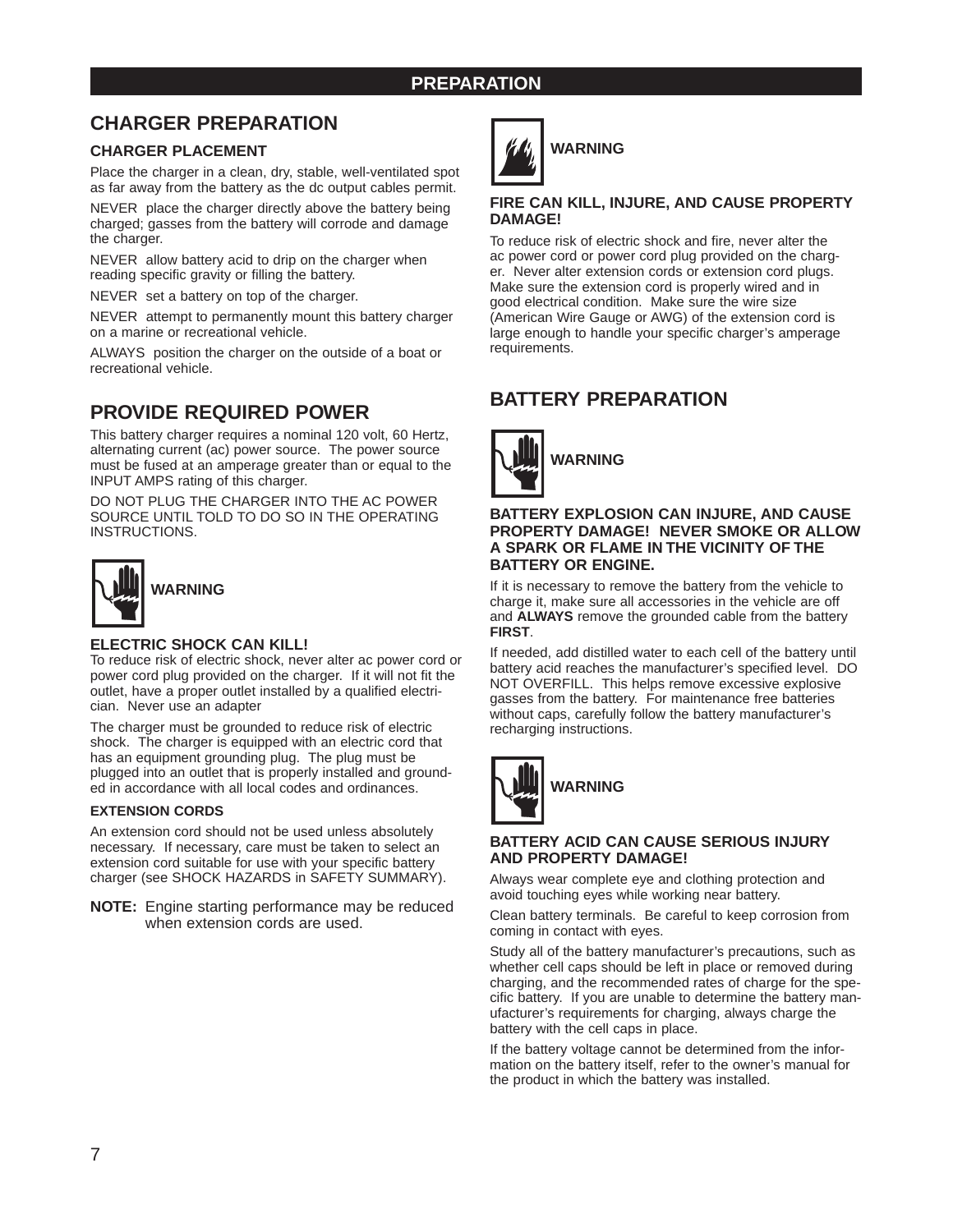# **CONTROLS AND INDICATORS**

**CHARGE RATE SELECTOR** switch is a multi position rotary switch. The available settings, for each charger are shown in **Figure 5**.



**TIMER** switch allows the selection of any charging time, up to 120 minutes. When the selected time is up, the timer automatically shuts the charger off.

**AMMETER** indicates the charging current being drawn from the charger by the battery. See READING AN AMMETER in this manual.

**VOLTMETER** the voltmeter will indicate voltage whenever the charger is turned on, or when the clamps are connected to a battery. If connected to a battery, and the unit is turned on, it will read the combined voltage of the battery and the charger. If there is no reading when connected to a battery, check the connections and/or the battery.

### **CONTROL SETTING INSTRUCTIONS CHARGE VOLTAGE AND RATE SELECTION ( See Figure 6 and 7)**

Set the RATE SELECTOR to the same voltage and charge rate that is appropriate for the size and type of battery being charged. Use the battery manufacturer's specific instructions or see the guidelines below. If the battery voltage is not clearly marked on the battery, refer to the operator's manual for the vehicle/ equipment where the battery is used / intended to be used. Do not begin charging if the battery voltage cannot be determined. The available settings are in Table 1.

| Small Motorcycle type | 3 Amps or less |
|-----------------------|----------------|
|                       |                |

- Lawn mower/Tractor 6 Amps or less
- Deep-cycle 25 Amps or less
- Maintenance-free Auto 45 Amps or less or Marine Cranking
- Heavy-duty Commercial 60 Amps or less

Unless the information is supplied for the particular battery, always charge small 12-volt batteries at no more than 2amps. Not all of these chargers are capable of charging at 2 amps or less. If your charger is one of those, do not attempt to charge the small 12 volt batteries on that charger. Charge only standard sized 6 and 12 volt automobile batteries on those chargers.

**NOTE:** The charger ammeter will not taper on 6 volt settings. Use charging time equations or charts **only** to determine the time needed to fully charge the battery.

### **TIMER SWITCH SETTING (See Figure 6 and 7)**

Set the timer for the length of charging time required to bring the battery to full charge, as determined in CHARGING TIME INSTRUCTIONS. When selecting times less than 20 minutes, turn timer past the 20 - minute mark, then back to the time desired. Setting the time to charge starts the charging process. To prevent overcharging, do not set the timer for more time than it will take to bring the battery to full charge. If the timer is turned to the *left* , past OFF, HOLD is selected. In this position, the charger will remain ON indefinitely. This position should be used only when charging at a low rate for extended periods. The battery can be damaged when being charged for extended periods, especially at higher amperages.

### **VOLTMETER/TEST METER TESTING (See Figure 7)**

The VOLTMETER/TEST METER, available in some models, allows additional testing to be performed. In normal operation, without the TEST SWITCH pressed, the meter reads from 0-20 volts dc (0 and 20 are not actually seen on the meter face but are represented by the ends of the scale), on the lower scale of the meter. Using this part of the meter, during charging, the voltage should read:

- for 6 volt batteries read 6.5 to 8.5 volts
- for 12 volt batteries read 13.5 to 16.5 volts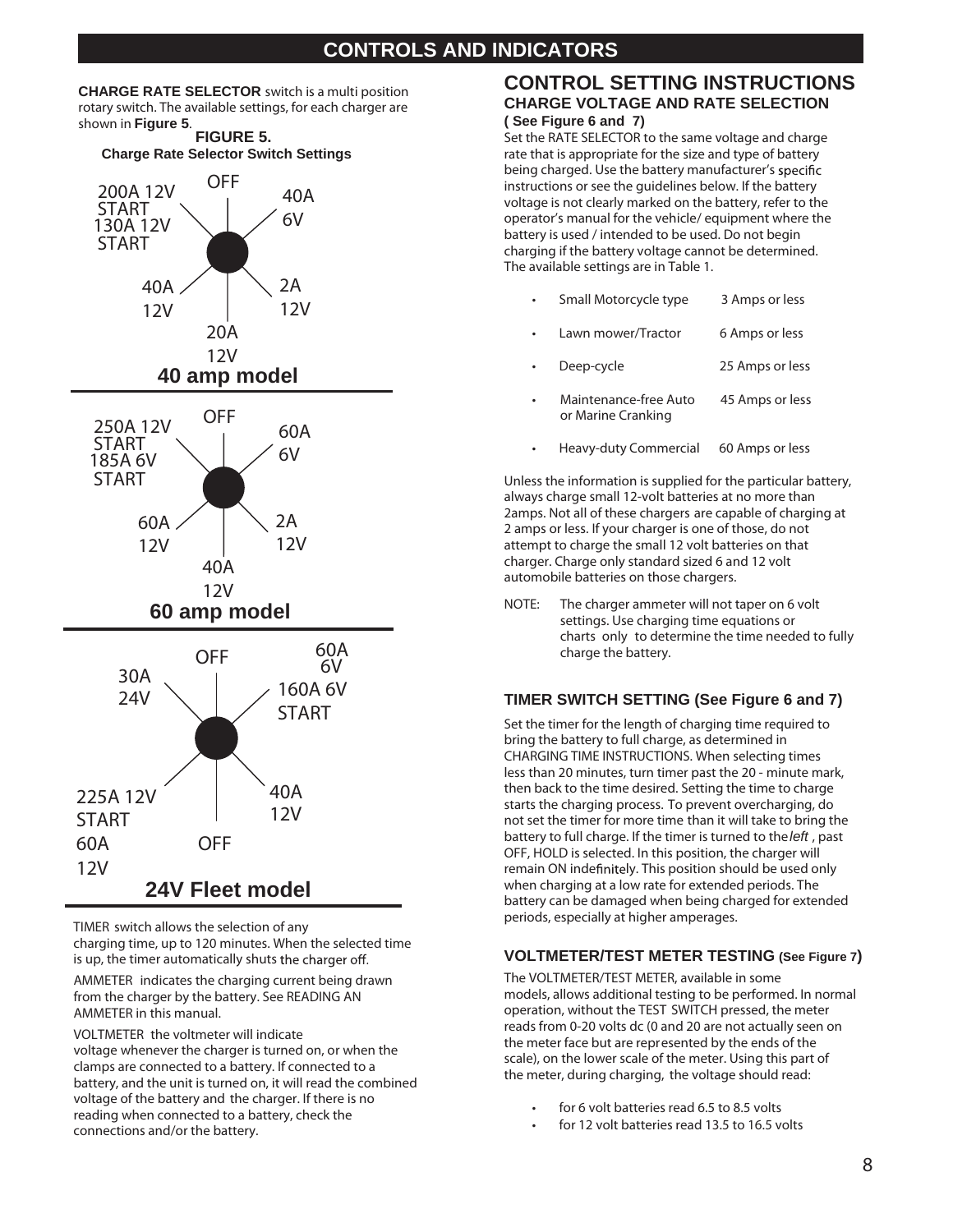If the voltmeter reads outside these voltages, refer to the chart below for possible battery conditions:

| <b>VOLTS LOW. AMPS HIGH</b> | Probable shorted<br>Battery - replace.                         |
|-----------------------------|----------------------------------------------------------------|
| <b>VOLTS LOW, AMPS LOW</b>  | Poor Connection or<br><b>Frozen Battery</b>                    |
| <b>VOLTS HIGH, AMPS LOW</b> | <b>Battery Cold or</b><br>Sulfated - Reduce<br>charge rate and |

After charging is complete, the voltmeter should read the full charge voltage of the battery. This is normally higher than the rated battery voltage. To perform testing functions, press the TEST SWITCH and read the top scale on the meter.

charge longer.

**NOTE:** This type of repair work is rather specialized. It may require additional tests using other instruments for complete diagnosis. REMEM-BER: The charger must be turned OFF to perform the tests. If attempting to test with the charger turned ON, the results will be meaningless.

#### **Battery percent of charge test (12 volt only)**

- 1. With the charger OFF and clamps properly connected to the battery, press the TEST SWITCH and read the battery percent of charge on the top left scale of the test meter.
- 2. If the battery has been recently charged or is in a vehicle that has been run recently, there is probably a *surface charge* on the battery. This will give a falsely high reading on the percent of charge test. Remove the *SUR-FACE CHARGE* by turning on the vehicle headlights for three or more minutes. Allow the battery to sit for one minute. Retest the battery percent of charge.

#### **Alternator test (12 volt only)**

- 1. With the charger OFF and clamps properly hooked to the battery, start the engine and while running at fast idle, press the TEST SWITCH.
- 2. Read the alternator condition on the alternator test scale at the upper right section of the test meter. The battery should be in a good state of charge before attempting this test.
- 3. The three zones of the meter indicate the following:
	- OK Charging system is performing properly
	- LOW Loose fan belt, or voltage regulator and/or alternator faulty
	- HIGH Faulty voltage regulator or wiring harness



### **FIGURE 6**

**Voltmeter / Test Meter**

#### **PRE-CHARGE BATTERY ACTIVATION**

Some modern batteries can cause charging problems if they have been deeply discharged. The plates in these batteries can begin sulfating quickly, forming a barrier to accepting a charge. This condition will be indicated by an extremely low (or zero) ammeter reading. A deeply discharged battery such as this may take as long as 4 to 8 hours before it will accept a charge. When charging a battery with this condition, set the RATE SELECTOR for a moderate charge rate and check on the battery every 30 minutes. When the sulfate barrier has been broken through, the battery will begin accepting a charge and the ammeter will register a higher, normal charging rate. The amount of time to charge the battery fully (determined in CHARGING TIME INSTRUC-TIONS) begins when the battery begins accepting a charge. If necessary, reset the timer (if your charger is so equipped) to the length of charging time required, after the battery begins accepting a charge.



**40 AMP AMD 60 AMP MODELS**

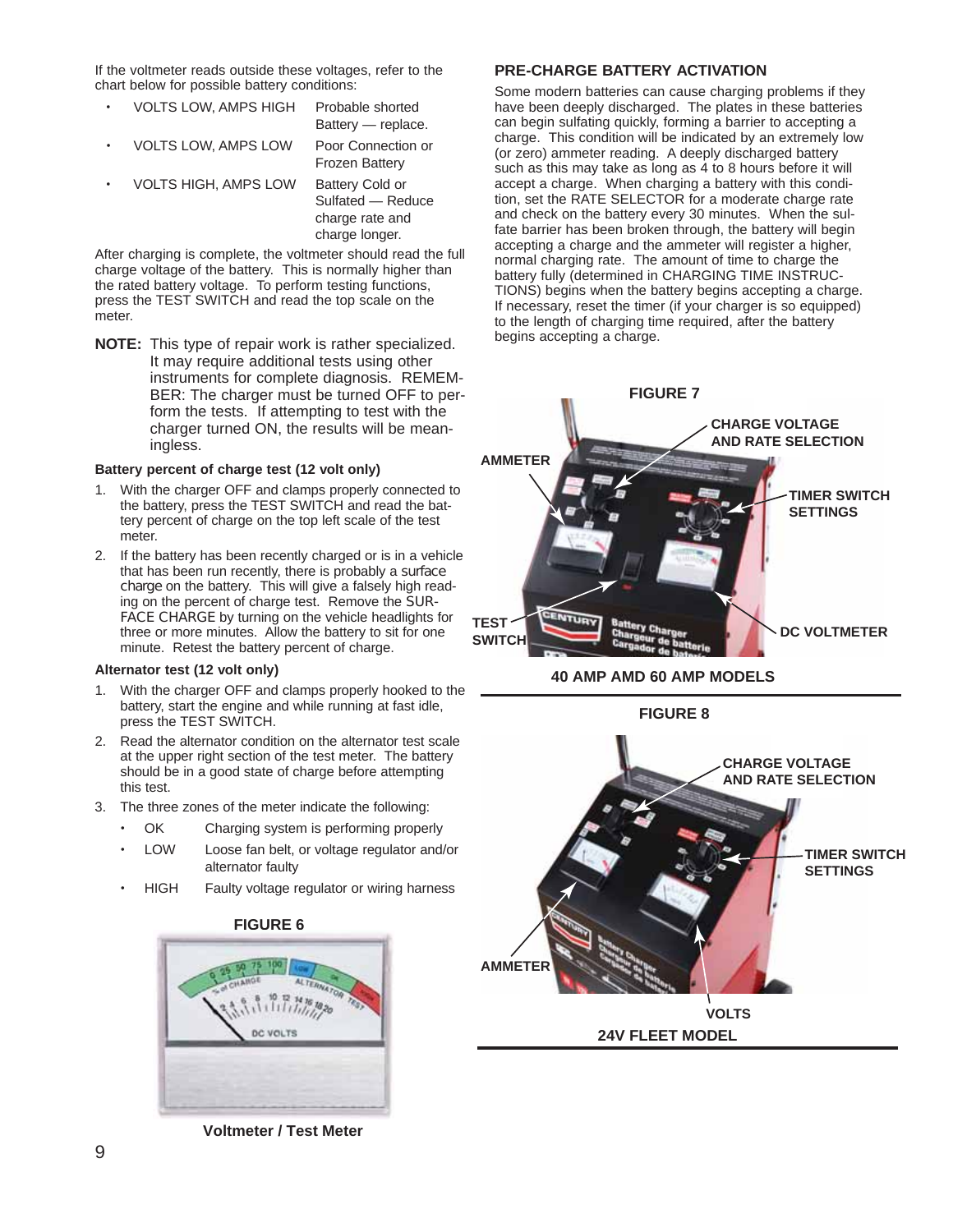### **OPERATION**

### **OPERATING INSTRUCTIONS**

#### **ATTENTION!**

DO NOT ATTEMPT TO OPERATE THIS BATTERY CHARGER until you have read and understood the entire SAFETY SUMMARY provided in this manual.

**NOTE:** Go to ASSEMBLY in this manual before proceeding with the operation of your battery charger. DO NOT ATTEMPT TO OPERATE THE CHARGER UNTIL ALL REQUIRED USER-ASSEMBLY IS COMPLETED.

### **CONNECTING TO BATTERIES INSTALLED IN VEHICLES**

#### **ATTENTION**

Do not plug the charger power cord into the ac power source or set any of the charger's controls until told to do so in the following instructions.

- 1. Make sure that the ac power cord is unplugged from the ac outlet and make sure the vehicle's engine is turned off.
- 2. Position the ac power cord and dc output cables in such a manner that they cannot be damaged by moving engine parts or the vehicle's hood or doors.
- 3. Check the polarity of the battery terminals. The POSI-TIVE terminal should be marked: POSITIVE, POS, +, or P. The NEGATIVE terminal should be marked: NEGA-TIVE, NEG, –, or N.
- 4. Determine whether the vehicle has a positive or negative grounded battery (positive or negative cable is connected to the vehicle's chassis).



#### **MOVING ENGINE PARTS CAN CAUSE SERIOUS INJURY!** Stay clear of fan blades, belts, pulleys, and

other moving engine parts to reduce risk of serious personal injury.

**a. Negative ground vehicles** (The most common type, see Figure 9).



**Figure 9.** Negative Ground

- 1) Connect the POSITIVE (red) clamp from the battery charger to the POSITIVE, ungrounded terminal of the battery.
- 2) Connect the NEGATIVE (black) clamp from the battery charger to a heavy gauge metal part of the vehicle chassis or engine block away from the battery. DO NOT connect the NEGATIVE (N) (black) charger clamp to the NEGATIVE battery terminal, carburetor, fuel lines, or sheet metal body parts.
- **b. Positive ground vehicles** (see Figure 10)



#### **Figure 10.** Positive Ground

- 1) Connect the NEGATIVE (black) charger clamp to the NEGATIVE, ungrounded terminal of the battery.
- 2) Connect the POSITIVE (red) charger clamp to a heavy gauge metal part of the vehicle chassis or engine block away from the battery. DO NOT connect the POSITIVE (red) charger clamp to the POSITIVE battery terminal, carburetor, fuel lines, or sheet metal body parts.

### **CONNECTING TO BATTERIES OUTSIDE A VEHICLE**

- Make sure that the ac power cord is unplugged from the ac power source.
- 2. Check the polarity of the battery terminals (see Figure 11). The POSITIVE terminal should be marked: POSI-TIVE, POS, +, or P. The NEGATIVE terminal should be marked: NEGATIVE, NEG, –, or N.



**Figure 11.** Connecting Outside The Vehicle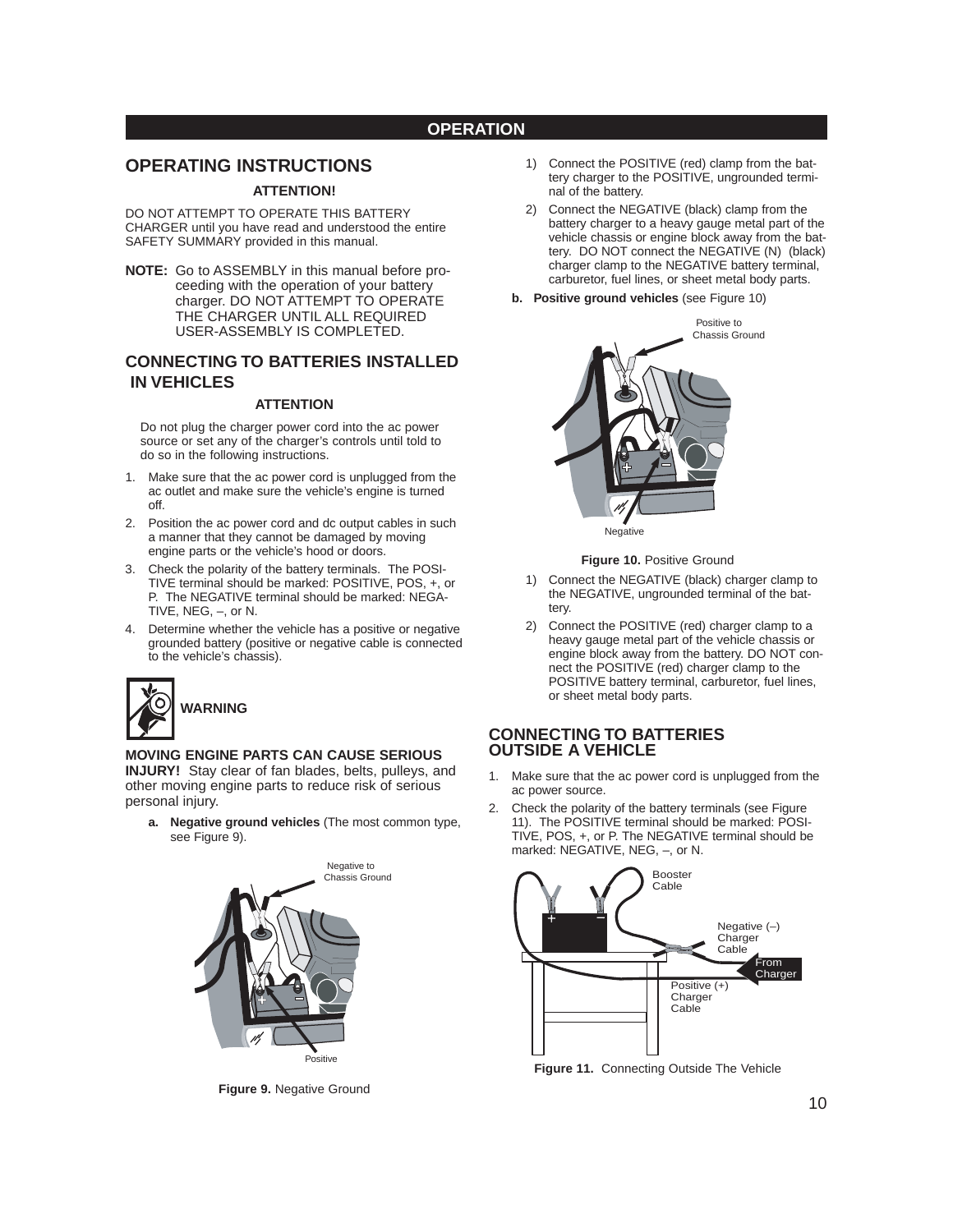3. Attach a battery or booster cable, AT LEAST 24 inches long that is the same (or larger) wire gauge as the charger cable, to the NEGATIVE terminal of the battery.



#### **BATTERY EXPLOSION CAN INJURE, AND CAUSE PROPERTY DAMAGE!**

To reduce the risk of battery explosion, NEVER CON-NECT BOTH BATTERY CHARGER CLAMPS DIRECTLY TO THE TWO POSTS OF A BATTERY.

- 4. Connect the POSITIVE (red) charger clamp to the POSI-TIVE battery terminal.
- 5. Position yourself and the free end of the cable (attached to the NEGATIVE battery terminal) as far away from the battery as the cable will allow. Then, WHILE FACING AWAY FROM THE BATTERY, connect the NEGATIVE charger clamp to the free end of the cable.

# **CHARGING INSTRUCTIONS**

- 1. Determine the length of time necessary to charge the battery in CHARGING TIME INSTRUCTIONS, but do not start the timer.
- 2. Set all switches and the timer to OFF and connect the charger power cord into an appropriate ac outlet.
- 3. Set charging voltage, charging rate, and any other functions according to CONTROL SETTING INSTRUC-TIONS.
- 4. On models so equipped, set the TIMER for the desired length of charge time.



#### **BATTERY EXPLOSION CAN INJURE, AND CAUSE PROPERTY DAMAGE!**

To reduce risk of battery explosion, do not overcharge a lead-acid battery. Follow disconnection procedure EXACTLY.

- 5. When charging is complete, turn all charger controls to OFF. Then unplug the charger's ac power cord from the ac power source.
- 6. Disconnect the charger clamp NOT attached directly to the battery first and DO NOT allow the clamp to touch anything. Then, disconnect the charger clamp attached to the battery terminal.

# **READING AN AMMETER**

The ammeter indicates the charging current being drawn from the charger by the battery. As the battery becomes more fully charged, the charge rate lessens and the ammeter needle moves toward the lower amp numbers on the meter. During engine starting, the ammeter will usually *peg* to the high-amperage end of the meter.

There is no clear-cut way to read an ammeter and determine exactly when charging is complete (if the charger is so equipped, a green light on the charger indicates battery is

fully charged). At full charge, the ammeter will still register some current draw (approximately 50% of the charger's output rating). In many cases, overcharging can occur if the charger is not disconnected when the battery reaches full charge - or sooner. Therefore, it is very important that you follow the CHARGING TIME INSTRUCTIONS provided in this manual.

Several battery conditions can also cause the ammeter to appear to indicate a battery near full charge, when in fact, charging has only begun.

- Cold Battery
- Sulfated Battery
- Deeply-Discharged, Lead-Calcium Battery (many newer automotive batteries)



#### **BATTERY EXPLOSION CAN INJURE, AND CAUSE PROPERTY DAMAGE!**

To reduce risk of battery explosion, check to make sure a cold battery is not frozen. Battery explosion can result from attempting to charge a frozen battery.

- **COLD BATTERIES** (temperatures lower than 32° F or 0° C) will begin charging at a low rate of charge. But as the battery warms up through charging, the charge rate will increase. Then, as the battery charges up, the charge rate will decrease normally.
- **SULFATED or DEEPLY-DISCHARGED LEAD-CALCI-UM BATTERIES** - require a special activation procedure. See DEEPLY DISCHARGED LEAD-CALCIUM BATTERIES in CHARGING TIME INSTRUCTIONS.
- **SHORTED BATTERIES** When the battery being charged has a short circuit, the ammeter will *peg* at the high-amp end of the scale. If after 5 to 10 minutes of charging, the needle has not started to move toward lower amperages, unplug the charger and discontinue charging.

If available, use a voltmeter and read the battery voltage. If the voltage is LESS THAN 12.0 volts for a 12 volt battery or LESS THAN 6.0 volts for a 6 volt battery, plug the charger back in and resume charging. If after another 15 to 20 minutes, the ammeter has failed to move toward lower amperages, repeat the voltmeter test. If the voltage has not increased, the battery needs to be serviced or replaced.

### **CAUTION**

DO NOT USE AMMETER to determine when full charge is reached. Failure to comply with this caution could cause the battery to be damaged from overcharging. The battery could overheat and even explode.

# **CHARGING TIME INSTRUCTIONS**

Manual battery chargers need to be disconnected from a battery when the battery has reached 100% of charge OR SOONER. If this is not done, the battery will overcharge, resulting in possible battery damage.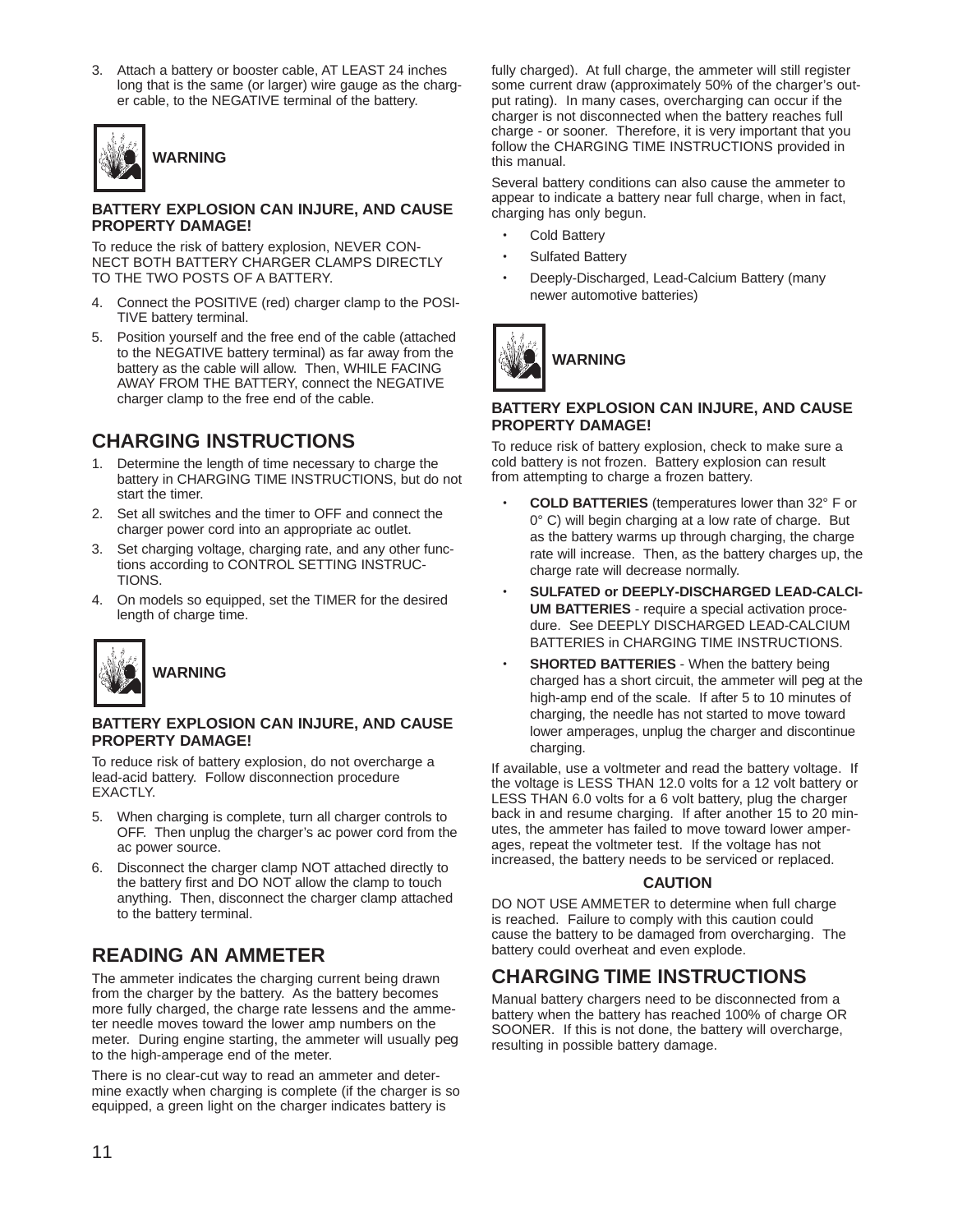The following instructions or the associated LENGTH OF CHARGE TIME CHARTS (60 amps down to 2 amps, one for each charging range) will allow you to determine how long it will take to bring a spec ific battery to full charge. If the charger is so equipped, a green light on the charger will indicate the battery has become fully charged.

#### **CAUTION**

Batteries that have 25% charge or less can easily freeze and should be charged at once, but DO NOT CHARGE A BATTERY THAT IS ALREADY FROZEN.

- 1. Determine the present level of charge in the battery with a hydrometer or electronic percent-of-charge tester.
- 2. Determine the size of the battery in *AMP HOURS* or *RESERVE CAPACITY*. If these ratings are not printed on the battery, contact your local battery dealer for this information. These are the only ratings that can be used to determine length of charging time. Then either use the formula in step 3 or use Table 2 plus Table 3, through Table 9 for the charging rate capabilities of this charger.
- 3. Use the battery rating, the charge level of the battery, and the amp setting to be used on the charger (see Table 2), in the formula provided below.

X 1.25 = Hours to Charge

### **EXAMPLE:**

Battery's Present State of Charge: 25% Percent of Charge NEEDED: 100% – 25% = 75% Expressed as a Decimal: = .75 Amp setting on Charger: 10 Amp-Hour Rating of Battery: 60

| 60 X .75<br>10  | $X$ 1.25 = Hours to Reach Full Charge |
|-----------------|---------------------------------------|
| $\frac{45}{10}$ | $X$ 1.25 = Hours to Reach Full Charge |
| 4.5             | $X$ 1.25 = Hours to Reach Full Charge |

**NOTE** : If the battery is rate d in RESERVE CAPACITY, use the following formula to convert reserve capacity to amp-hours.

Reserve Capacity Reserve Capacity + 15.5 = Amp Hour Rating<br>2

| Table 2. Charge Amp Settings |
|------------------------------|
|                              |

| Model   | 6V HIGH | 12V LOW | 12V MED. | 12V HIGH | 24V HIGH | <b>START</b> |
|---------|---------|---------|----------|----------|----------|--------------|
| K3149-1 |         |         |          |          |          | 200 Amp 12V  |
|         | 40 Amp  | 2 Amp   | 20 Amp   | 40 Amp   |          | 130 Amp 6V   |
| K3150-1 |         |         |          | 60 Amp   |          | 250 Amp 12V  |
|         | 60 Amp  | 2 Amp   | 40 Amp   |          |          | 185 Amp 6V   |
| K3151-1 |         |         |          |          |          | 225 Amp 12V  |
|         | 60 Amp  |         | 40 Amp   | 60 Amp   | 30 Amp   | 160 Amp 6V   |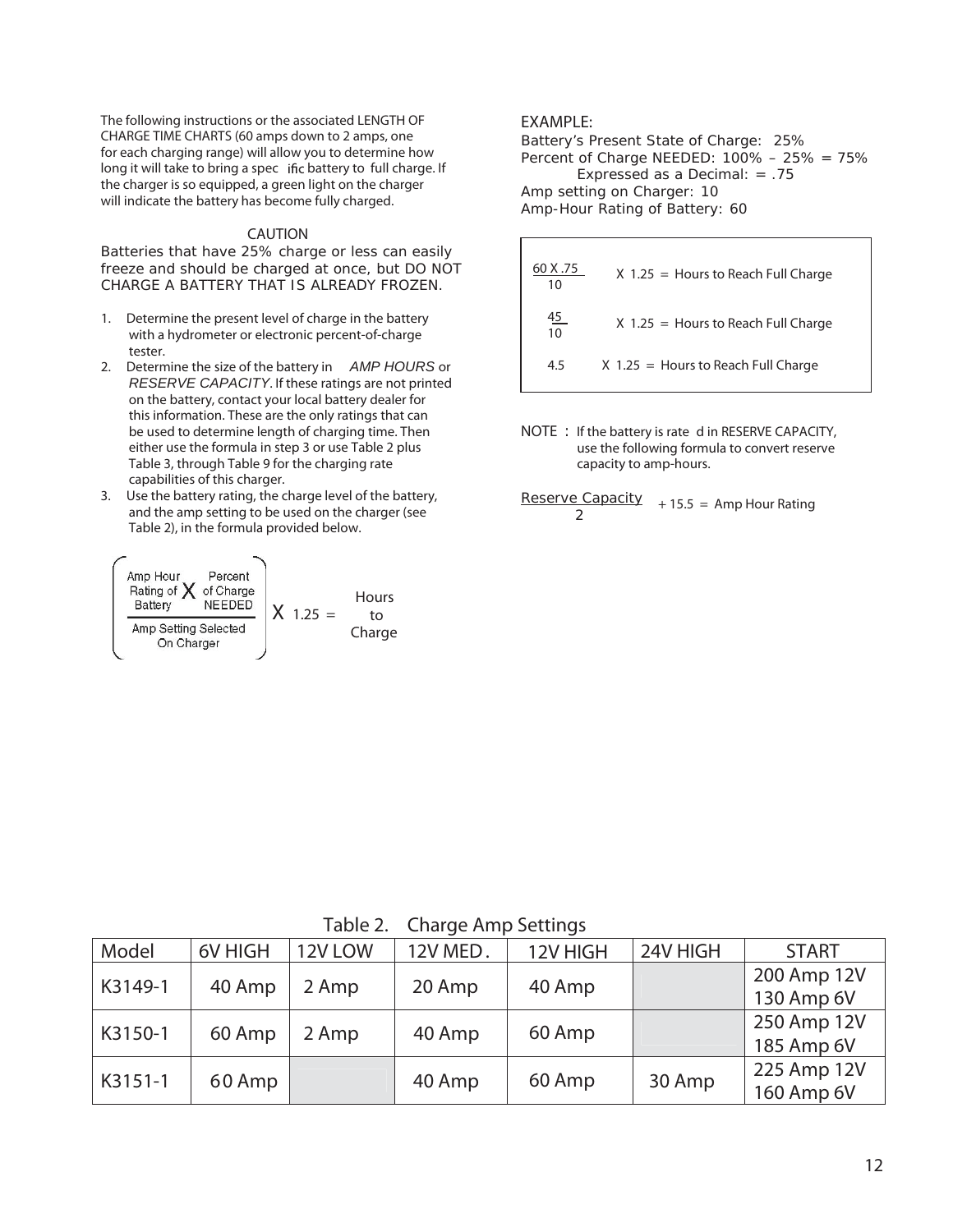|                   | <b>BATTERY RATINGS</b> |                        |                       |                                              | MINUTES TO CHARGE @ 60 AMPS |     |     |      |
|-------------------|------------------------|------------------------|-----------------------|----------------------------------------------|-----------------------------|-----|-----|------|
| Approx.<br>Marine | Approx.<br>Cold        |                        | Reserve               | for the percent-of-charge now in the battery |                             |     |     |      |
| Cranking<br>Amps  | Cranking<br>Amps       | Ampere<br><b>Hours</b> | Capacity<br>(Minutes) | $0\%$                                        | 25%                         | 50% | 75% | 100% |
|                   | 750                    | 66                     | 100                   | 83                                           | 62                          | 41  | 21  | 0.0  |
| 600               |                        | 61                     | 90                    | 76                                           | 57                          | 38  | 19  | 0.0  |
|                   | 550                    | 56                     | 80                    | 70                                           | 53                          | 35  | 18  | 0.0  |
| 500               |                        | 51                     | 70                    | 64                                           | 48                          | 32  | 16  | 0.0  |
|                   | 400                    | 46                     | 60                    | 58                                           | 43                          | 29  | 14  | 0.0  |
| 400               |                        | 41                     | 50                    | 51                                           | 38                          | 26  | 13  | 0.0  |
|                   | 300                    | 36                     | 40                    | 45                                           | 34                          | 23  | 11  | 0.0  |
| 300               |                        | 31                     | 30                    | 39                                           | 29                          | 19  | 10  | 0.0  |
|                   | 200                    | 26                     | 20                    | 33                                           | 24                          | 16  | 8   | 0.0  |

**Table 3.** Length of Charge Time Chart 60 Amps

**Table 4.** Length of Charge Time Chart 40 Amps

|                   |                          | <b>BATTERY RATINGS</b> |                       |     | MINUTES TO CHARGE @ 40 AMPS                  |     |     |      |
|-------------------|--------------------------|------------------------|-----------------------|-----|----------------------------------------------|-----|-----|------|
| Approx.<br>Marine | Approx.                  |                        | Reserve               |     | for the percent-of-charge now in the battery |     |     |      |
| Cranking<br>Amps  | Cold<br>Cranking<br>Amps | Ampere<br>Hours        | Capacity<br>(Minutes) | 0%  | 25%                                          | 50% | 75% | 100% |
|                   | 750                      | 66                     | 100                   | 124 | 93                                           | 62  | 31  | 0.0  |
| 600               |                          | 61                     | 90                    | 114 | 86                                           | 57  | 29  | 0.0  |
|                   | 550                      | 56                     | 80                    | 105 | 79                                           | 53  | 26  | 0.0  |
| 500               |                          | 51                     | 70                    | 96  | 72                                           | 48  | 24  | 0.0  |
|                   | 400                      | 46                     | 60                    | 86  | 65                                           | 43  | 22  | 0.0  |
| 400               |                          | 41                     | 50                    | 77  | 58                                           | 38  | 19  | 0.0  |
|                   | 300                      | 36                     | 40                    | 68  | 51                                           | 34  | 17  | 0.0  |
| 300               |                          | 31                     | 30                    | 58  | 44                                           | 29  | 15  | 0.0  |
|                   | 200                      | 26                     | 20                    | 49  | 37                                           | 24  | 12  | 0.0  |

|  |  | Table 5. Length of Charge Time Chart 20 Amps |  |  |  |  |
|--|--|----------------------------------------------|--|--|--|--|
|--|--|----------------------------------------------|--|--|--|--|

|                   | <b>BATTERY RATINGS</b> |                        |                       |                                              | MINUTES TO CHARGE @ 20 AMPS |                        |     |      |
|-------------------|------------------------|------------------------|-----------------------|----------------------------------------------|-----------------------------|------------------------|-----|------|
| Approx.<br>Marine | Approx.<br>Cold        |                        | Reserve               | for the percent-of-charge now in the battery |                             |                        |     |      |
| Cranking<br>Amps  | Cranking<br>Amps       | Ampere<br><b>Hours</b> | Capacity<br>(Minutes) | $0\%$                                        | 25%                         | 50%                    | 75% | 100% |
|                   | 750                    | 66                     | 100                   | 248                                          | 186                         | 124                    | 62  | 0.0  |
| 600               |                        | 61                     | 90                    | 229                                          | 172                         | 114                    | 58  | 0.0  |
|                   | 550                    | 56                     | 80                    | 210                                          | 158                         | 106                    | 52  | 0.0  |
| 500               |                        | 51                     | 70                    | 191                                          | 144                         | 96                     | 48  | 0.0  |
|                   | 400                    | 46                     | 60                    | 173                                          | 130                         | 86                     | 44  | 0.0  |
| 400               |                        | 41                     | 50                    | 154                                          | 116                         | 76                     | 38  | 0.0  |
|                   | 300                    | 36                     | 40                    | 135                                          | 102                         | 68                     | 34  | 0.0  |
| 300               |                        | 31                     | 30                    | 116                                          | 88                          | 58                     | 30  | 0.0  |
|                   | 200                    | 26                     | 20                    | 98                                           | 74                          | 48                     | 24  | 0.0  |
|                   |                        | DEEP CYCLE*            |                       |                                              |                             | <b>HOURS TO CHARGE</b> |     |      |
| N/A               | N/A                    | 135                    | N/A                   | 8.4                                          | 8.4                         | 5.6                    | 2.8 | 0.0  |
| N/A               | N/A                    | 110                    | N/A                   | 6.9                                          | 6.9                         | 4.5                    | 2.3 | 0.0  |
| N/A               | N/A                    | 100                    | N/A                   | 6.2                                          | 6.3                         | 4.1                    | 2.1 | 0.0  |
| N/A               | N/A                    | 90                     | N/A                   | 5.6                                          | 5.6                         | 3.7                    | 1.9 | 0.0  |
| N/A               | N/A                    | 80                     | N/A                   | 5.0                                          | 5.1                         | 3.3                    | 1.7 | 0.0  |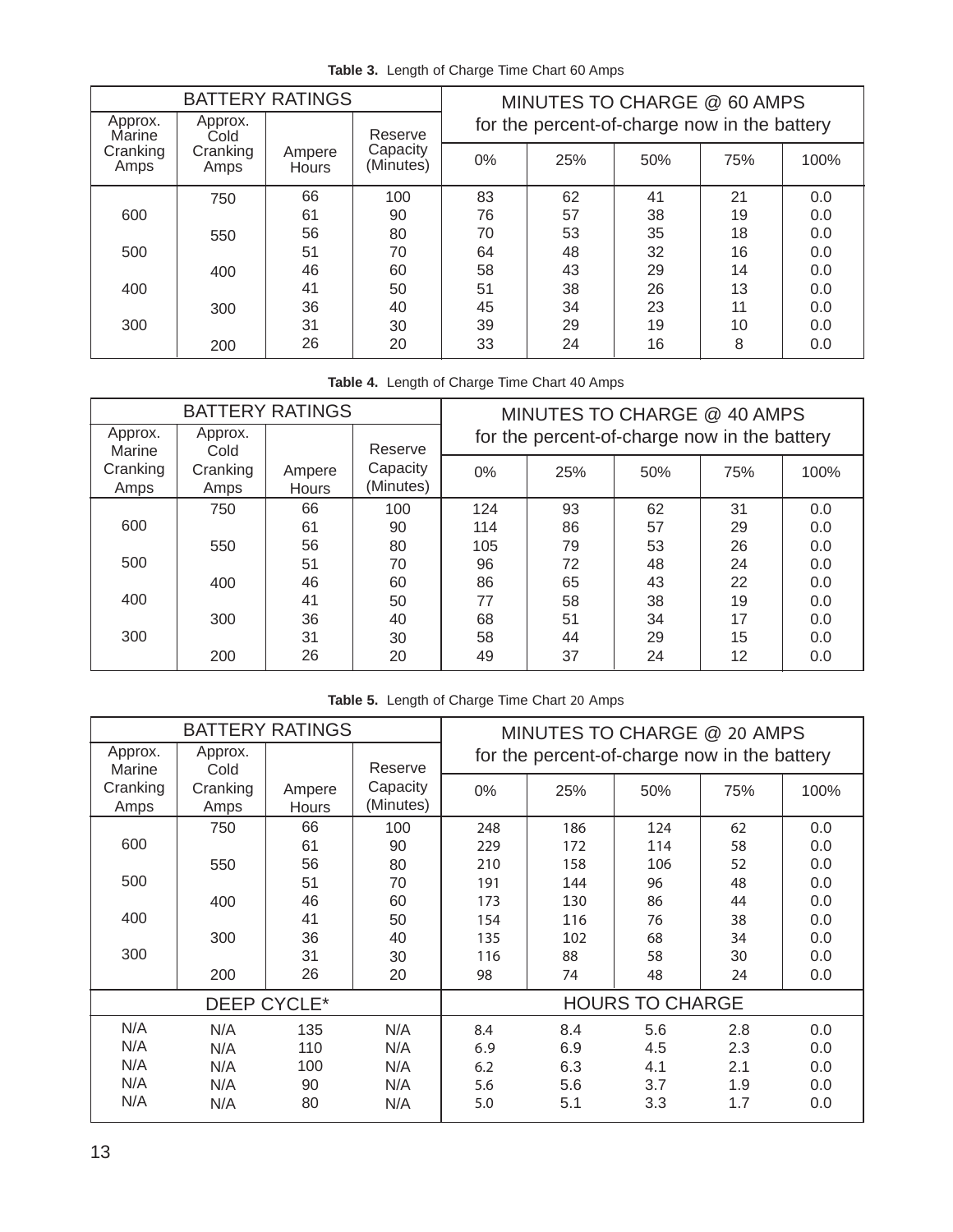|  | Table 6. Length of Charge Time Chart 2 Amps |  |  |  |  |
|--|---------------------------------------------|--|--|--|--|
|--|---------------------------------------------|--|--|--|--|

| <b>BATTERY RATINGS</b>     |                          |                        | HOURS TO CHARGE @ 2 AMPS |                                              |      |      |      |      |  |
|----------------------------|--------------------------|------------------------|--------------------------|----------------------------------------------|------|------|------|------|--|
| Approx.                    | Approx.                  |                        | Reserve                  | for the percent-of-charge now in the battery |      |      |      |      |  |
| Marine<br>Cranking<br>Amps | Cold<br>Cranking<br>Amps | Ampere<br><b>Hours</b> | Capacity<br>(Minutes)    | $0\%$                                        | 25%  | 50%  | 75%  | 100% |  |
|                            | 750                      | 66                     | 100                      | 41.3                                         | 30.9 | 20.6 | 10.3 | 0.0  |  |
| 600                        |                          | 61                     | 90                       | 38.1                                         | 28.6 | 19.1 | 9.5  | 0.0  |  |
|                            | 550                      | 56                     | 80                       | 35.0                                         | 26.3 | 17.5 | 8.8  | 0.0  |  |
| 500                        |                          | 51                     | 70                       | 31.9                                         | 23.9 | 15.9 | 8.0  | 0.0  |  |
|                            | 400                      | 46                     | 60                       | 28.8                                         | 21.6 | 14.4 | 7.2  | 0.0  |  |
| 400                        |                          | 41                     | 50                       | 25.6                                         | 19.2 | 12.8 | 6.4  | 0.0  |  |
|                            | 300                      | 36                     | 40                       | 22.5                                         | 16.9 | 11.3 | 5.6  | 0.0  |  |
| 300                        |                          | 31                     | 30                       | 19.4                                         | 14.5 | 9.7  | 4.8  | 0.0  |  |
|                            | 200                      | 26                     | 20                       | 16.3                                         | 12.2 | 8.1  | 4.1  | 0.0  |  |
| DEEP CYCLE*                |                          |                        | <b>HOURS TO CHARGE</b>   |                                              |      |      |      |      |  |
| N/A                        | N/A                      | 135                    | N/A                      | 84.4                                         | 63.3 | 42.2 | 21.1 | 0.0  |  |
| N/A                        | N/A                      | 110                    | N/A                      | 68.8                                         | 51.6 | 34.4 | 17.2 | 0.0  |  |
| N/A                        | N/A                      | 100                    | N/A                      | 62.5                                         | 46.9 | 31.3 | 15.6 | 0.0  |  |
| N/A                        | N/A                      | 90                     | N/A                      | 56.3                                         | 42.2 | 28.1 | 14.1 | 0.0  |  |
| N/A                        | N/A                      | 80                     | N/A                      | 50.0                                         | 37.5 | 25.0 | 12.5 | 0.0  |  |

### **NOTE:**

- The length of charge times on these charts are very accurate when using the RESERVE CAPACITY or AMPERE HOUR battery ratings. The COLD CRANKING AMPS and MARINE CRANKING AMPS ratings are approximations and vary from battery to battery. Always follow the battery manufacturer's specific charging instructions.
- Do not charge deep cycle batteries with a battery charger, or setting on a charger, that has a rating of more than 25 amps. Follow the battery manufacturer's specific charging instructions.

# **ENGINE STARTING**

This battery charger can provide a high-current output to help start a vehicle with a weak battery. However, the onboard computer in some vehicles can be damaged when attempting to jump start. ALWAYS READ THE VEHICLE OPERATOR'S MANUAL BEFORE AUXILIARY STARTING to determine if jump starting can do damage to the vehicle. If not, read and follow these instructions.

#### **CAUTION**

Do not try to boost start a vehicle that does not contain a battery or you may damage electrical system in the vehicle.

- 1. Connect the battery charger to the vehicle according to OPERATING INSTRUCTIONS.
- 2. Charge the battery for 5 to 10 minutes at the appropriate charge rate for the size of battery.

3. Set the RATE SELECTOR to START and try to start the vehicle. If the vehicle doesn't start after 3 to 4 seconds, stop and wait 3 to 4 minutes. Repeat until engine starts.

#### **CAUTION**

Excessive continuous engine cranking can damage vehicle starter motors.

### **NOTE:**

- If the engine spins but fails to start after several starting attempts there is an engine problem not related to the starting system. Discontinue cranking the engine until the other problem is found and corrected.
- This battery charger has an internal thermal protector to prevent overheating and damage to the battery charger. If, after repeated starting attempts, the ammeter registers zero output, wait 3 to 4 minutes for the charger to cool. The thermal protector will automatically reset and allow you to continue.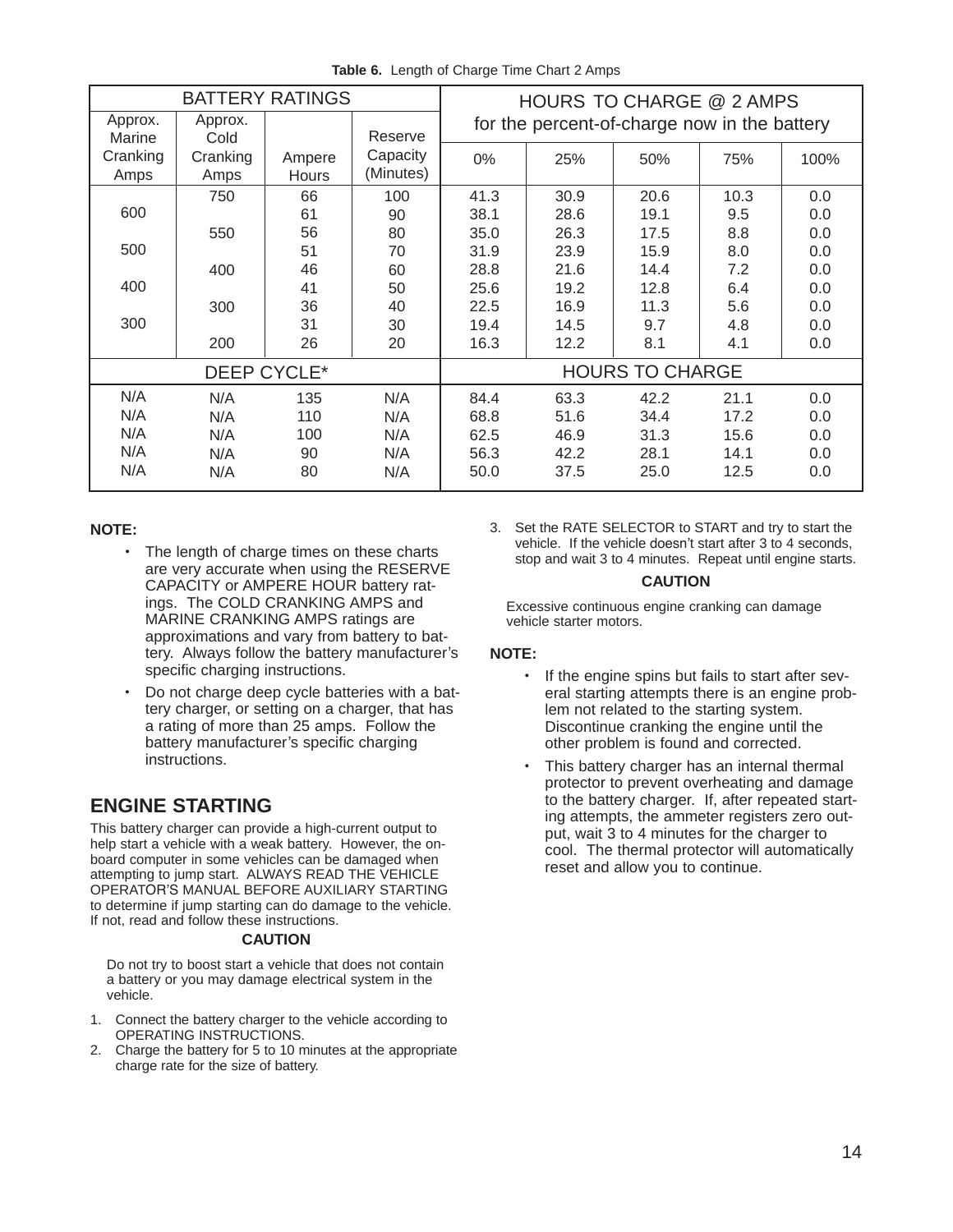## **MAINTENANCE**

### **CAUTION**

Make sure charger is unplugged from ac outlet before performing any cleaning or maintenance.

A minimum amount of care can keep your battery charger working and looking good for years.

- 1. Clean the clamps after each use. Wipe off any battery fluid that may have come in contact with the clamps to prevent corrosion. Battery fluid may be neutralized with a solution of water and baking soda.
- 2. Coil the input and output cables neatly after each use. This will help prevent damage to the cables and the charger.
- 3. If needed, the case may be wiped clean with a soft cloth.

# **TROUBLESHOOTING**

- 1. No Ammeter Reading (Battery does not accept charge).
	- a. Make sure charger is plugged into live ac outlet.
	- b. After unplugging unit, check connection at battery. Make sure the clamps are making good contact with the battery terminal (or vehicle chassis).
	- c. Check to see that the battery is capable of being charged. It may be damaged or sulfated.
	- d. Make sure that you have selected the proper charge voltage for the battery being charged.
	- e. Make sure you are allowing enough time for charging the battery. Refer to the charging time formulas earlier in this manual.
- 2. Ammeter shows reading, but battery does not accept charge.
- a. Check to see that the battery is capable of being charged. It may be damaged or sulfated.
- b. Make sure you are allowing enough time for charging the battery. Refer to the charging time formulas earlier in this manual.
- 3. Vehicle will not start in engine start mode
	- a. Unplug charger and check connections as described above.
	- b. Determine if charger is charging; if meter indicates any amperage, charger is working; if no amperage is indicated, wait several minutes and recheck. Charger thermal protector may have tripped.
	- c. If engine turns over but does not start, problem is with vehicle, not charger. Service vehicle.

See LIMITED WARRANTY for further information on obtaining service.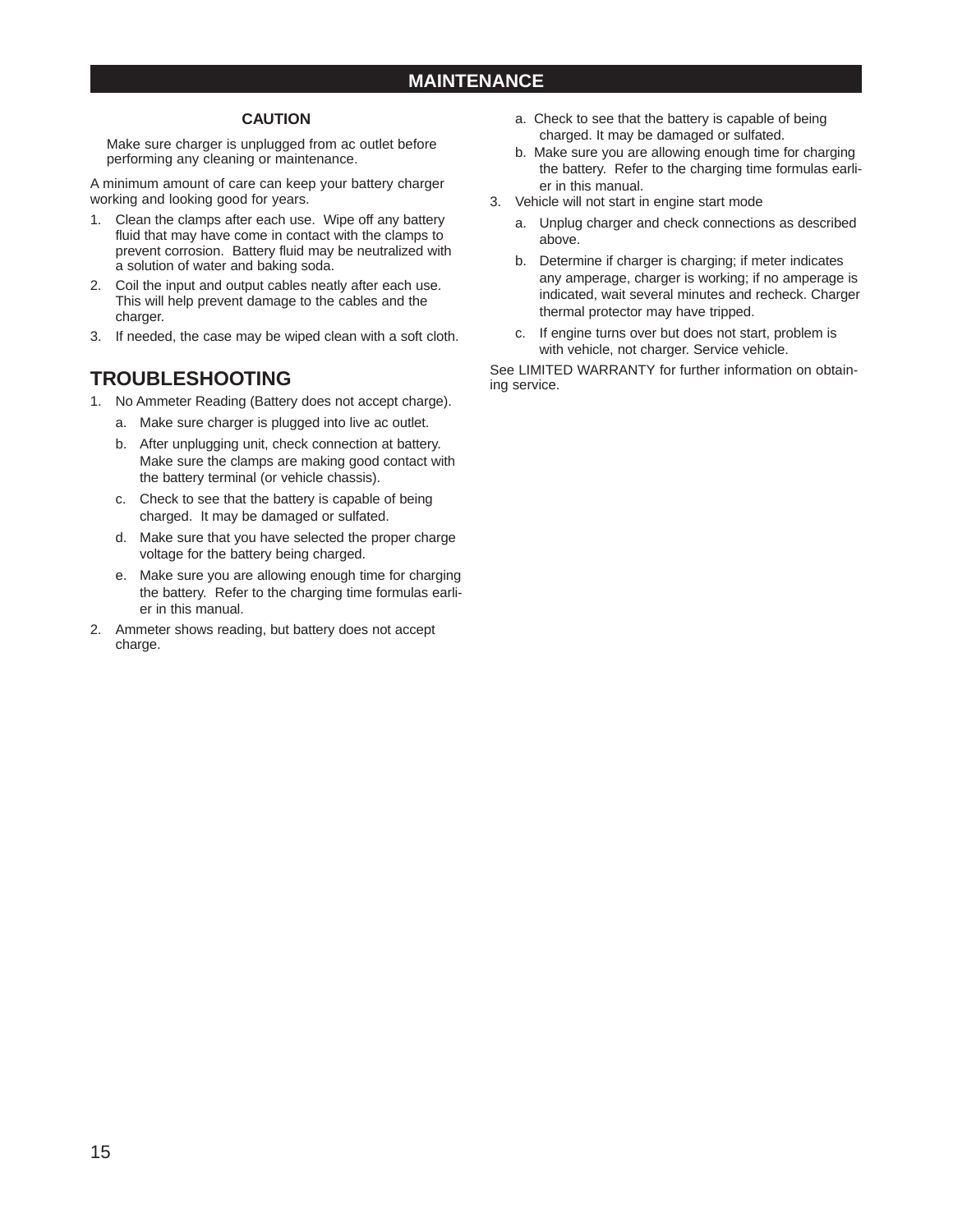**A.01 Blue** Voltmeter<br>w/circuit board Test<br>Switch Black 甲 Black Timer Black **WIRING DIAGRAM FOR K3149-1 WIRING DIAGRAM FOR K3149-1**Ammeter White Switch Rate Selector Blue<br>Orange<br>Orange<br>Black<br>Blow Thermal<br>Breaker Black Center Tap Black Transformer me. Black Θ Circuit<br>Breaker Rectifier O Black Negative<br>Cable Assembly White Positive<br>Cable Assembly  $\frac{1}{\frac{1}{\text{Green}}}$ (Black) Power<br>Cord ₩ (Red) Q

**G7398**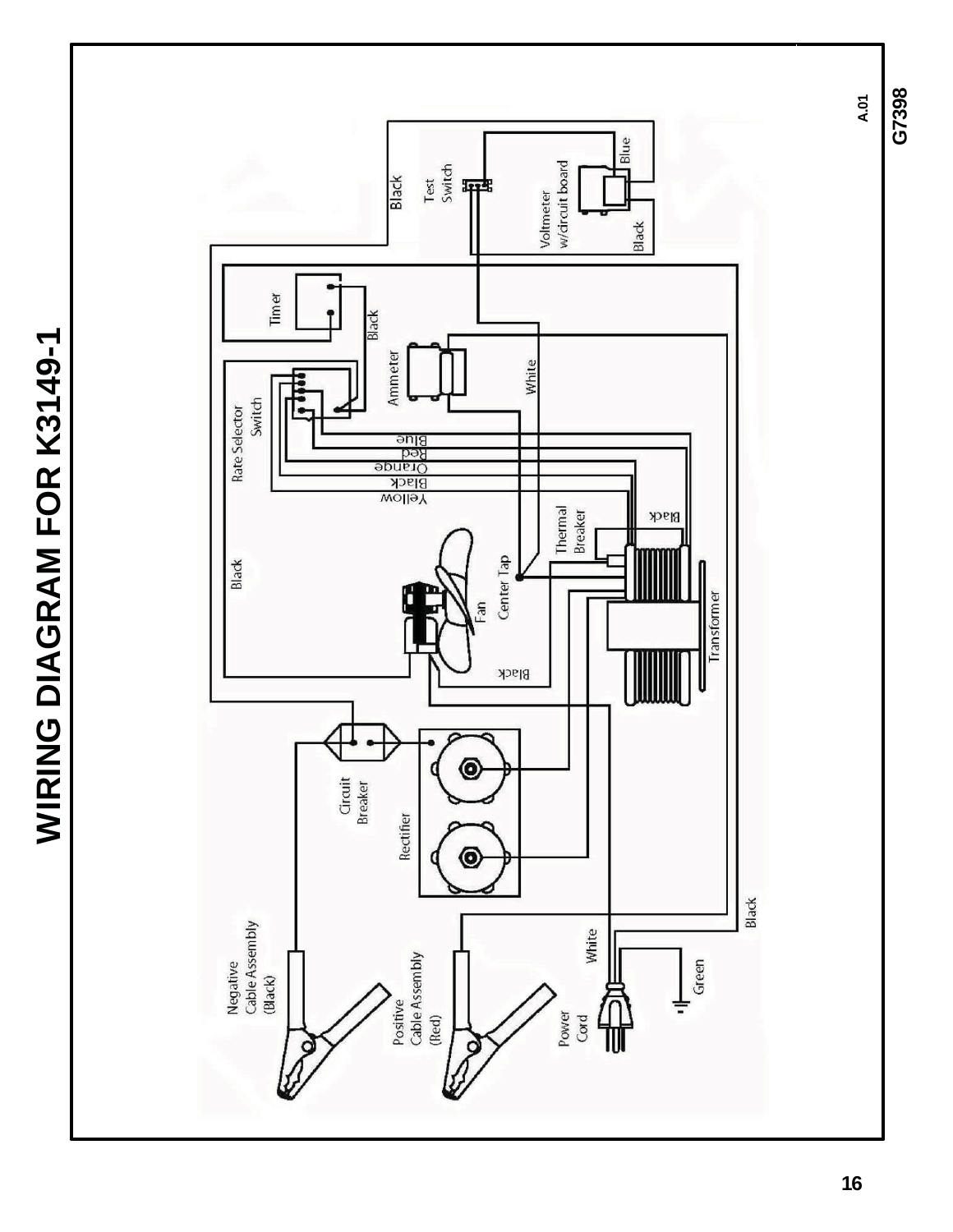